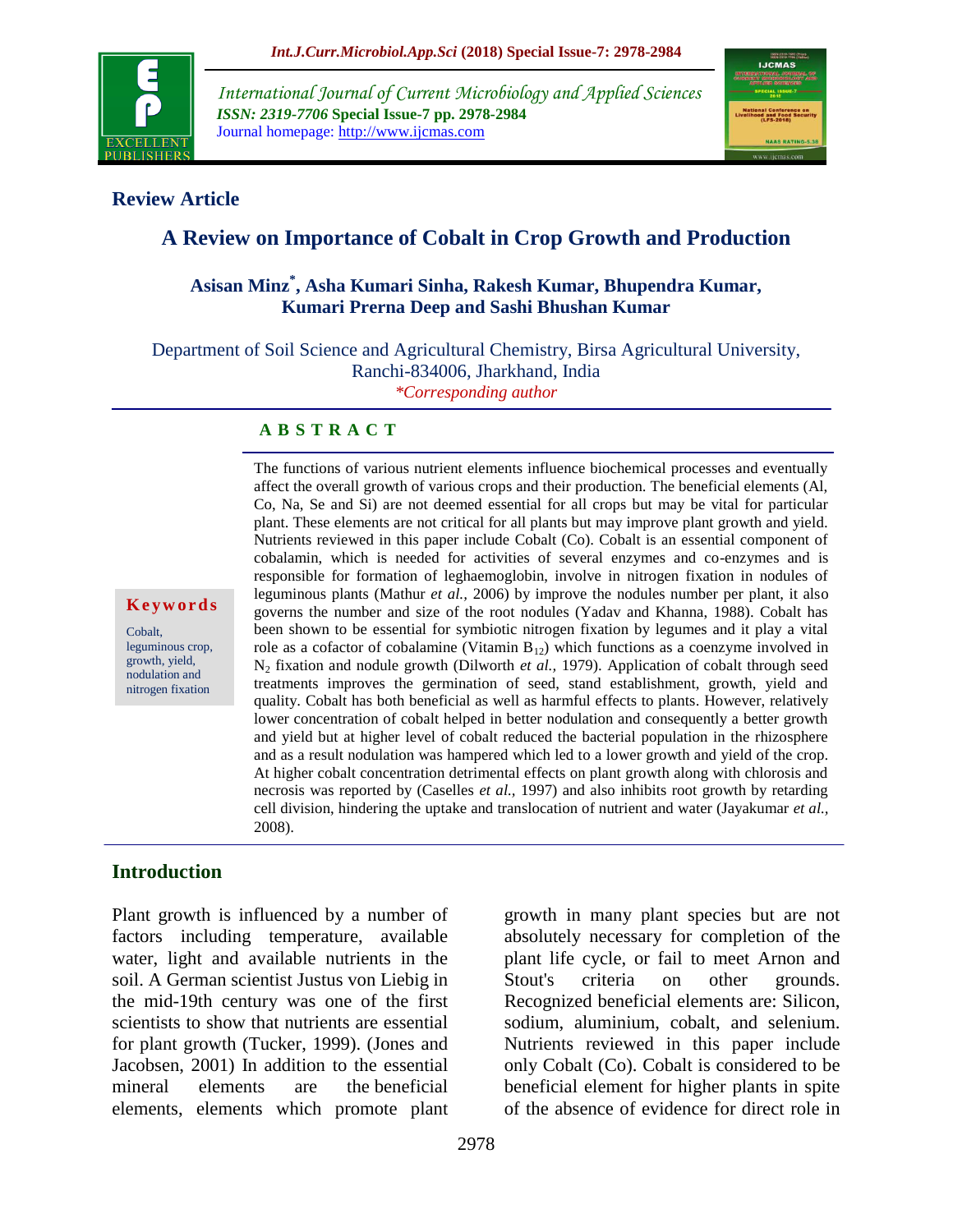their metabolism (Gad, 2012). This is true in spite of essentiality cobalt is unequivocally essential for leguminous crops as it is required for nitrogen fixation by bacteria in root nodules (Witte *et al.,* 2002).Cobalt plays a critical role in the overall growth process of plants. Cobalt is necessary for the processes of stem growth, elongating the coleoptiles, and expanding leaf discs. It is a critical element needed for a plant to reach maturity and for healthy bud development.Although Co is an essential nutrient, excessive over doses result in a variety of adverse responses (Nagpal, 2004). Moreover, cobalt reduces the peroxdase activity which is known to affect the breakdown of Indole acetic acid (IAA). Cobalt, a transition element, is an essential component of several enzymes and coenzymes.

It has a role in affecting growth and metabolism of plants in different stages, depending on the concentration and status of cobalt in rhizosphere and soil (Palit and Sharma, 1994). The beneficial effects of Cobalt include retardation of senescence of leaf, increase in drought resistance in seeds, regulation of alkaloid accumulation in medicinal plants, and inhibition of ethylene biosynthesis (Palit and Sharma, 1994). Cobalt is an essential element for the synthesis of vitamin  $B_{12}$  which is required for human and animal nutrition. Unlike other heavy metals, cobalt is safe for human consumption and up to 8 mg can be consumed on a daily basis without health hazard (Young, 1983).

All the relevant and important published work on leguminous crop has been reviewed and presented here under the following heads:

Effect of cobalt on growth, yield attributes and yield of leguminous crops

Effect of cobalt on nodulation and nitrogen fixation in leguminous crops

Effect of cobalt on nutrient status in leguminous crops

## **Effect of cobalt on growth, yield attributes and yield of leguminous crops**

Kandil *et al.,* (2013) carried out an experiment on the effect of cobalt on soybean cropand revealed that the application of cobalt  $\omega$  12 mg kg<sup>-1</sup> gave the highest growth parameters *viz.* length of shoot, length of root, number of nodules plant<sup>-1</sup>, number of leaves plant<sup>-1</sup>, number of branches  $plant^{-1}$ , fresh weight and dry weight of shoots and roots and decreased with further increased in cobalt level in the soil.

Hala, Kandil (2007) Conducted a field experiment on sandy loam soil to study the effect of cobalt as cobalt sulphate at the rate of 0, 5, 10, 15 and 20 ppm cobalt on growth and yield parameters of faba bean. Who found that the application of 20 ppm cobalt gave highest levels of growth and yield parameters of faba bean plants i.e. plant height, No. of branches/plant, No. of nodules/plant, No. of pods/plant, No. of seed/plant, seed yield/fed and dry weights of shoots and roots. The positive effect of may be due to cobalt application promotion of many developmental processes such as stem and coleoptiles elongation, opening of hypostyle hooks, leaf disc expansion and bud development.

Gad *et al.,* (2013) conducted a field experiment on sandy loam soil to study the effect of cobalt (0, 4, 8, 12, 16 and 20 mg  $kg^{-1}$ ) on soybean. They observed that cobalt application upto  $12 \text{ mg}$  kg<sup>-1</sup>significantly increased the nodulation, growth and yield parameters however, by increasing cobalt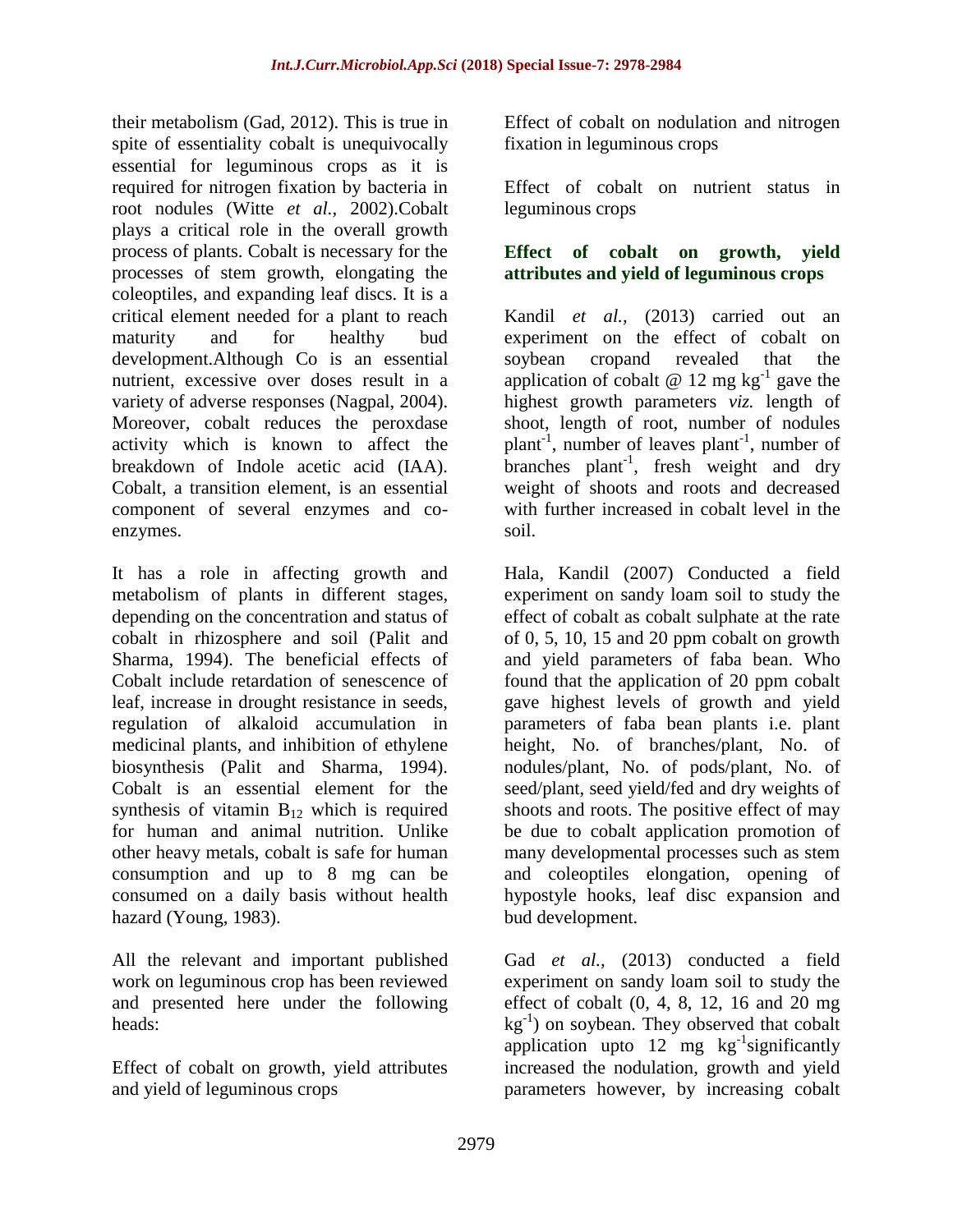concentrations more than 12 mg  $kg^{-1}$ , all growth yield parameters were significantly reduced. This reduction is may be due to the effect of excess cobalt level were distinctly responsible for leaf deformation, leaves chlorophyll content and net photosynthesis.

Jaleel *et al.,* (2008) a pot experiment was conducted with five levels of cobalt (0, 50, 100, 150, 200 and 250 mg  $kg^{-1}$  soil) to study the effect on yield and yield attributing character of groundnut. The application of 50 mg  $kg^{-1}$  cobalt increased various growth parameters such as root and shoots length, numbers of nodules, total leaf area, dry weight of root and shoots. Whereas, all yield attributing characters were decreased with increase cobalt level. They also found that application of 50 mg  $kg^{-1}$  level of cobalt in the soil is beneficial for the growth of groundnut.

A pot culture experiment was conducted by Jayakumar and Jaleel, (2009) revealed that the root and shoot length of soybean were found to be higher at  $50 \text{ mg kg}^{-1}$  but it was decreased with an increased in cobalt level. Similarly, the highest dry matter of root, stem, leaf and shoot were significantly highest at 50 mg  $\text{Co}\ \text{kg}^{-1}$  level but it showed a gradual decline from  $100$  mg  $kg^{-1}$  level onwards. Significantly the highest yield was noted in 50 mg  $kg^{-1}$  of cobalt level whereas, the application of higher level of cobalt (100 to  $250 \text{ mg} \text{ kg}^{-1}$ ) marked reduction in yield parameters and yield.

Sahay and Singh (2012) conducted an experiment to study the effect of cobalt application on growth, yield attributes and yield of lentil. They found that the plant height was significantly increased with increasing levels of cobalt upto  $6 \text{ kg ha}^{-1}$  and decreased at 8 kg Co ha<sup>-1</sup>. Application of 6  $kg$  Co ha<sup>-1</sup> significantly increased the pods plant<sup>-1</sup>, seed plant<sup>-1</sup>, test weight, number of

branches plant<sup>-1</sup> and dry matter plant<sup>-1</sup> as compared to control. They also found that application of 6 kg Co ha<sup>-1</sup> gave higher grain and straw yield of lentil.

Khan and Khan (2010) carried out a pot experiment to investigate the effect of varying concentration of nickel and cobalt on growth of chickpea and they reported that nickel at 10 ppm and cobalt at 50 ppm gave higher plant growth (root and shoot length), biomass (fresh and dry weight of shoot and root) and root nodulation as compared to other levels.

### **Effect of cobalt on nodulation and nitrogen fixation in leguminous crops**

Cobalt at lower concentration help in better nodulation and consequently a better growth and yield, but at higher concentration cobalt reduced the bacterial population in the rhizosphere and as a result nodulation was hampered which led to a lower growth and yield of crop. In other words, cobalt addition increased the nodules formation of root and atmospheric nitrogen fixation by microorganisms which increase the nitrogen content in leguminous plants. This was confirmed by Abdel-Moez and Nadia Gad (2002). Moreover, cobalt application increases the formation of loghaemoglobin required for nitrogen fixation, thereby improves the nodules activity (Yadav and Khanna, 1988).

Gad, N. (2012) conducted an experiment on groundnut to study the effect of cobalt (0.0, 4, 6, 8, 10 and 12 ppm) nutrition on sandy loam soil, result revealed that Cobalt at 8 ppm recorded the maximum nodules number, fresh and dry weights. In addition the encourage happened in the nodule formation process resulted in increasing the efficiency of rhizobium bacteria to perform with N fixation at high capacity to produce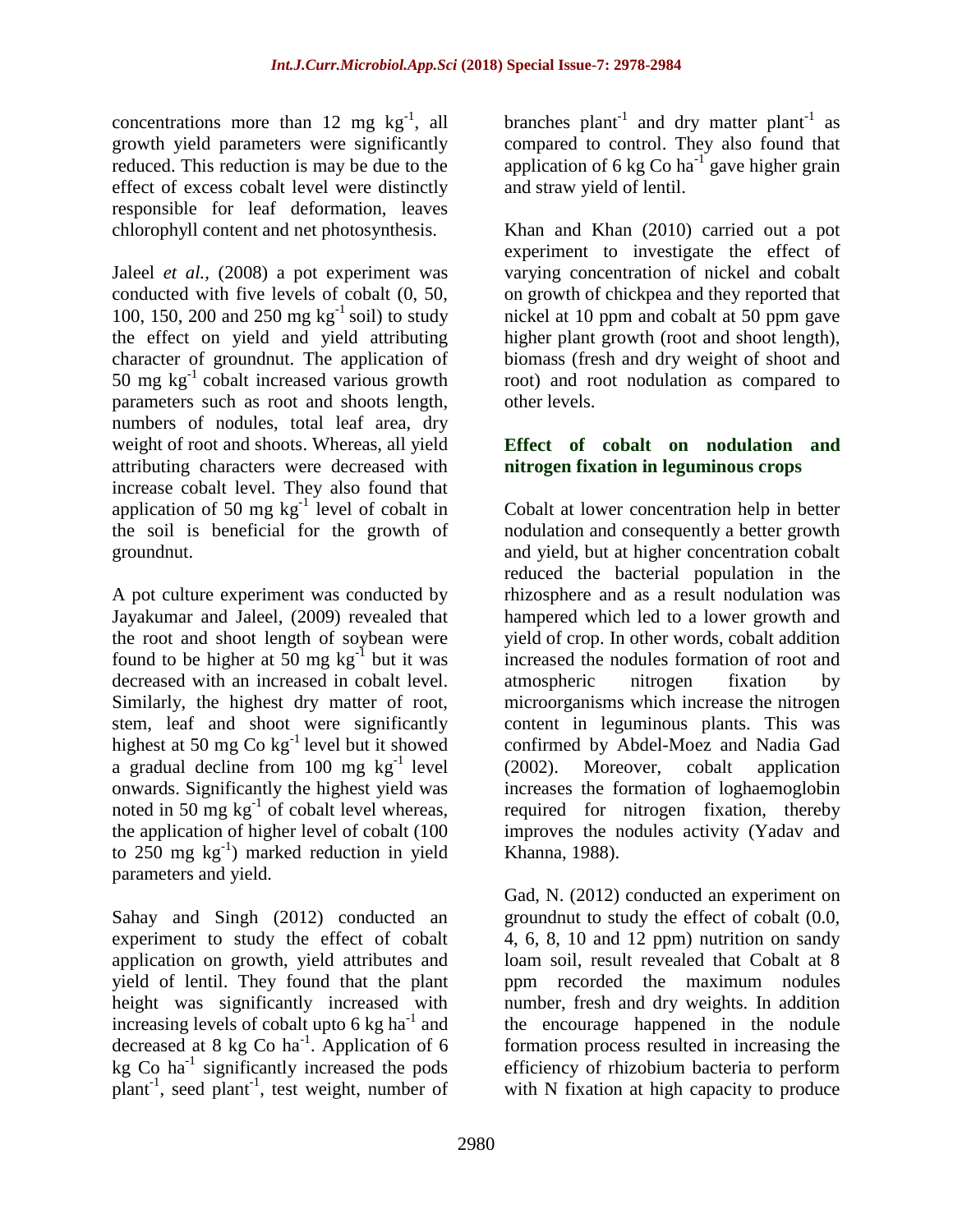healthy plants. That means cobalt can play a vital role in increasing nitrogenase enzyme activity of groundnut root nodulation as compared with untreated plants. That the increase in nitrogenase activity was parallel and related to the increase in nodules number and efficiency.

Hala, Kandil (2007) carried out an experiment to study the effect of cobalt on growth, yield, nodules formation and nutrients content of faba bean grown by using four levels of cobalt and found that the dry weights of roots, shoots, stem, pod, grain and nodules formation significantly increased by increase percentage cobalt levels in all treatments compared with control.

Yadav and Khanna (1983) studied the application of 0.0, 0.5, 1.5, 2.5 and 3.5 ppm cobalt to cowpea variety FOS-1 and soybean variety Bragg, grown each in Inceptisols and Entisols, respectively for 60 days and found that cowpea fixed 3.5 and 7.0 % higher nitrogen at 1.5 ppm Co application, while soybean fixed 3.3 and 13.4 % more nitrogen at 2.5 and 3.5 ppm Co application in the former and later soils, respectively.

Yadav *et al.,* (1984) investigated influence of cobaltous nitrate solution in combination with phosphorous in the form of  $KH_2PO_4$ solution and revealed that at 60 days of growth the addition of 20.0 ppm phosphorous at all cobalt levels significantly increased the numbers of nodules.

Its further addition decreased the nodules except 40.0 ppm phosphorous with 1.0 ppm Co at 100 days of growth, number of root nodules increased with Co addition up to 1.0 ppm with all phosphorous levels addition of Co up to 1.0 ppm with phosphorous invariably increased the number of nodules and nitrogen fixation at both the stages.

Younis (2011) reported that cobalt at 100 µg gave significantly superior effect on growth parameters such as number of nodule plant<sup>-1</sup>  $(24.36)$ , fresh weight of nodules plant<sup>-1</sup> $(3.95)$ g), dry weight of shoot plant<sup>-1</sup>(14.51g) as compared to rest of all treatments, while higher levels of cobalt and copper (200 µg) had decreased plant growth, dry matter accumulation of shoot and roots.

Vijayarengan (2012) He studied cowpea plant raised in pots containing the soil amended with various levels of cobalt chloride (Control, 50, 100, 150, 200 and 250 mg  $kg^{-1}$  soil). They showed that the application of 50 mg  $kg^{-1}$  cobalt chloride gave significantly higher root length (25.10 cm), shoot length (42.42 cm) and numbers of nodules (63.25), while at higher levels of cobalt all these parameters are decreased with increased levels of cobalt.

### **Effect of cobalt on nutrient status in leguminous crops**

Kandil *et al.,* (2013) observed that application of 12 mg  $\text{kg}^{-1}$  cobalt had a significant effect on the N, P and K contents of soybean plants compared with the control. On the other hand increasing cobalt levels more than 12 mg  $kg^{-1}$ in plant media resulted in significant reduction in concentrations of these nutritive elements. The reduction seemed to be related positively to the concentration of Co.

Basu *et al.,* (2006) A field experiment was carried out to study the effect of cobalt, *Rhizobium* and phosphobacterium inoculations on growth parameters and yield of summer groundnut in an alluvial soil at three levels of cobalt viz., zero, 0.21 and 0.42 kg ha<sup>-1</sup> with four levels of inoculations viz., un-inoculation, inoculation with Rhizobium, inoculation with phosphobacterium and inoculation with both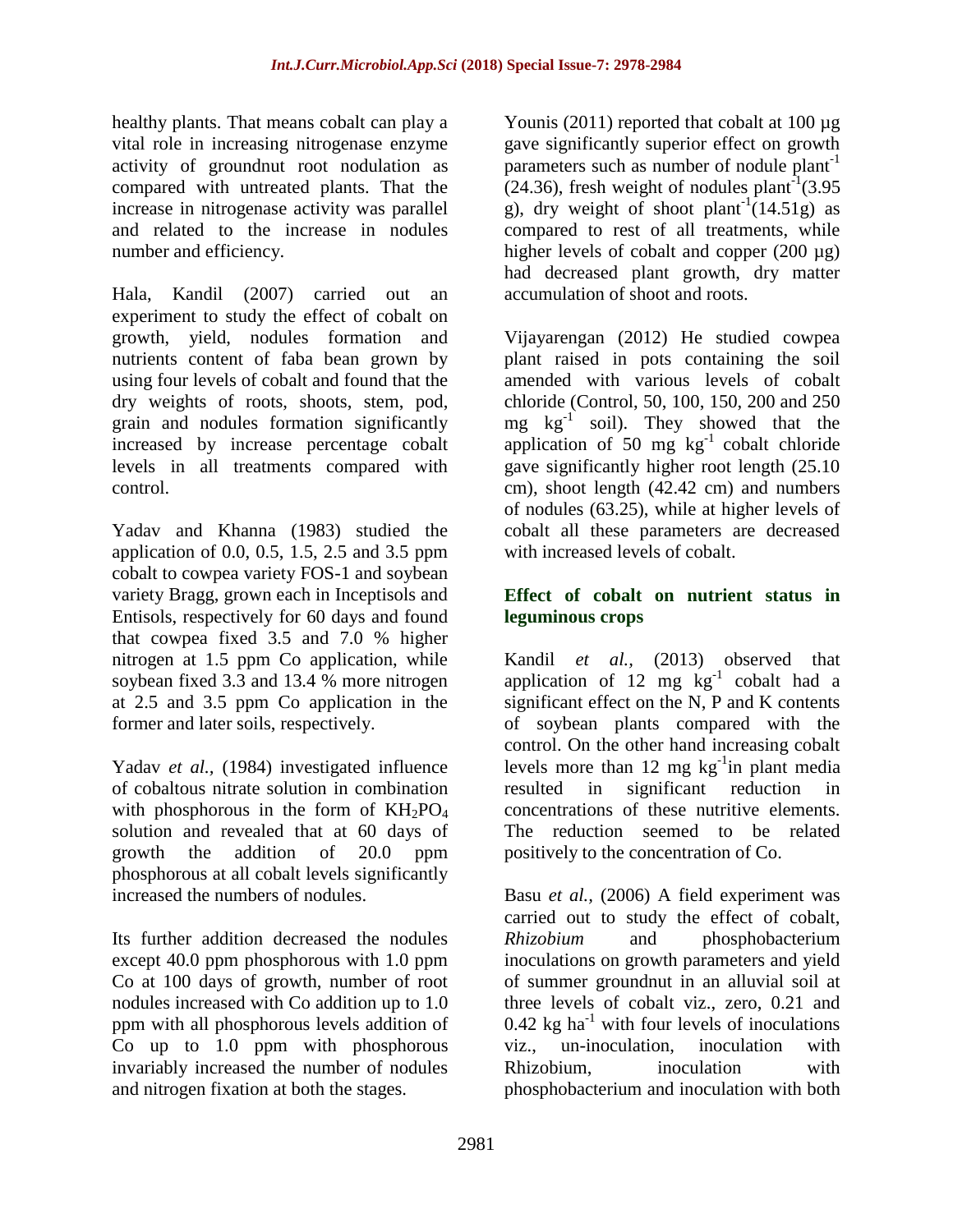*Rhizobium* and phosphobacterium. He revealed that the maximum N, P and K uptake value was obtained with *Rhizobium* + phosphobacterium inoculation + Co  $\omega$  0.21 kg ha<sup>-1</sup>which was followed by Rhizobium inoculation + Co  $\omega$  0.21 kg ha<sup>-1</sup> and the difference was 27.4%.

The cause of maximum uptake of N in combined application of *Rhizobium* and phosphobacterium inoculation with cobalt  $\omega$  0.21 kg ha<sup>-1</sup>was that, it helps in increasing the population of nitrogen fixing bacteria (*Rhizobium*) in the rhizosphere which led to more infection as well as nodule formation (Yadav and Khanna 1988).

Manal *et al.,* (2016) showed that the effect of applying cobalt as foliar application at the rate of 0.24 and 0.48 g/L in broad bean on clay loam soil (7kg/pot). The results clearly indicate that the percentage of N, P and K in response to the different rates recorded significant increase in comparison with untreated plants.

Kandil *et al.,* (2013) carried out an experiment to study the effect of cobalt (0.0, 4.0, 8.0, 12.0, 16.0 and 20.0 mg Co  $kg^{-1}$ ) on soybean crop. They revealed that application of cobalt  $\omega$  12 mg kg<sup>-1</sup> enhanced N, P, K, Cu, Zn and Mn content in shoot and seed but decreased with further increase in cobalt level.

Basu and Bhadoria (2008) conducted a field experiment to study the effect of cobalt, *Rhizobium* and Phosphobacterium inoculation on nutrient uptake in summer groundnut (*Arachis hypogaea* L.) using three levels of cobalt chloride (0, 0.21 and 0.42 kg  $ha^{-1}$ ) in soil application. They reported that soil application of cobalt at lower dose  $(0.21 \text{ kg} \text{ ha}^{-1})$  with Rhizobium inoculation had significantly enhanced nitrogen (81.4 kg ha<sup>-1</sup>), P (8.9 kg ha<sup>-1</sup>), K

 $(9.31 \text{ kg } \text{ha}^{-1})$  and cobalt  $(0.27 \text{ kg } \text{ha}^{-1})$ uptake by kernel of groundnut.

We conclude that adequate intracellular concentrations of beneficial metal ions (in traces) are not only required for optimal growth and development of plants, but also responses at lower dose of cobalt helped in better nodulation and consequently a better growth and yield but at higher level of cobalt reduced the bacterial population in the rhizosphere and as a result nodulation was hampered which led to a lower growth and yield of the crop. At lower dose of cobalt might have increased yield due to increased rate of photosynthesis. Cobalt is required for the synthesis of leghemoglobin and, thus, for the growth of legumes relying on symbiotically fixed nitrogen, is an essential mineral nutrient. It has been established that rhizobium and other  $N_2$ fixing microorganisms have an absolute cobalt requirement whether or not they are growing within nodules and regardless of whether they are dependent on a nitrogen supply from  $N_2$  fixation or from mineral nitrogen. Cobalt is a necessary element to legumes. For legumes, Cobalt at lower doses enhance nodule formation, nitrogen fixation, growth, seeds and oil yield of oilseed and leguminous seeds. It is noteworthy that elements other than those discussed here may also be beneficial for plants, but more validation is needed to support these results.

## **References**

- Abd El-Moez, M.R. and Gad, N. (2002) Effect of organic cotton compost and cobalt application on cowpea plants growth and mineral composition. *Egypt. J. Appl. Sci*., 17: 426-440.
- Basu, M. and Bhadoria, P. B. S. (2008). Performance of groundnut under nitrogen fixing and phosphorous microbial inoculates with different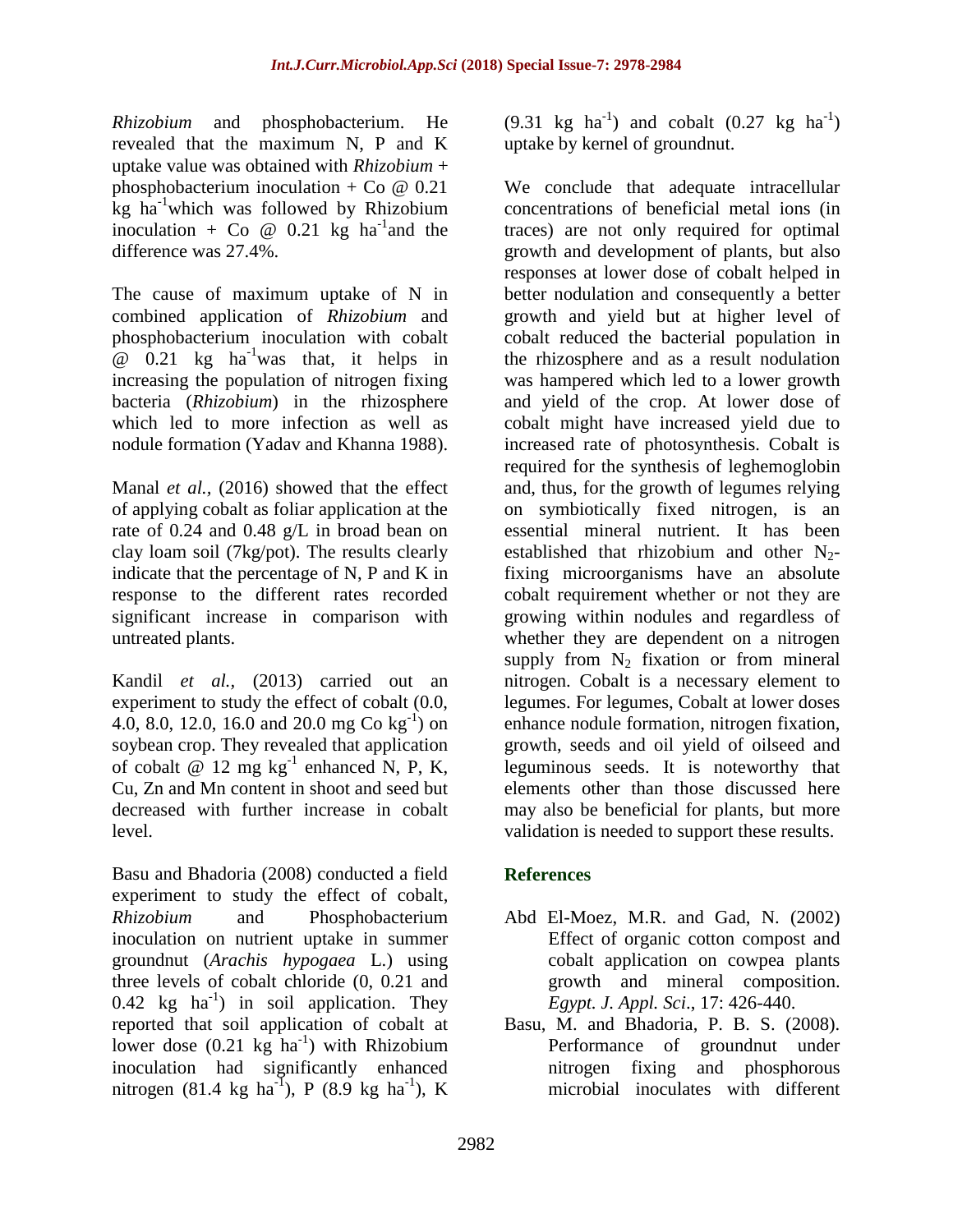levels of cobalt in alluvial soils of Eastern India. *Agronomy Res*. 6(1): 15-25.

- Basu, M., Bhadoria, P. B. S. and Mahapatra, S. C. (2006). Influence of microbial culture in combination with micronutrient in improving the groundnut productivity under alluvial soil of India. *Acta agriculturae Slovenica*, 87 - 2, September.
- Caselles, J.M., Pérez-Espinosa, A., Pérez-Murcia, M.D., Moral, R. and Gómez, I., (1997) Effect of Increased Cobalt Treatments on Cobalt Concentration and Growth of Tomato Plants. *J. Plant Nutr,* 20(7&8):805-811.
- Dilworth, M.J., Robson, A.D. and Chatel, D.L. (1979) Cobalt and nitrogen fixation in *Lupinus angustifolius* L. 11. Nodule formation and function. *New Phytologist,* 83: 63-79.
- Gad, N. (2012) Physiological and Chemical Response of Groundnut (*Arachis hypogaea*) to Cobalt Nutrition, *World Appl. Sci. J.*, 20 (2): 327-335.
- Gad, N. (2012) Role and importance of cobalt nutrition on groundnut (*Arachis hypogaea*) production. *World Appl Sci J.,* 20:359–367.
- Gad, N., Abd El-Moez, Bekbayeva, L. K., Karabayeva, A. A. and Surif, M. (2013). Effect of cobalt supplement on the growth and productivity of soybean (*Glycine max* L. Merril). *World Appl. Sci. J*., 26(7): 926-933.
- Hala, Kandil (2007). Effect of Cobalt Fertilizer on Growth, Yield and Nutrients Status of Faba Bean (*Vicia faba* L.) Plants. *J. Appl. Sci. Res.*, 3(9): 867-872.
- Jaleel, C. A., Jayakumar, K., Chang-xing, Z. and Azooz, M. M. (2008) Effect of soil applied cobalt on activities of antioxidant enzymes in *Arachis hypogaea*. *Global J. Molecular Sci.*, 3(2): 42-45.
- Jayakumar K., Jaleel C. A. and Azooz M.

M., (2008). Impact of Cobalt on Germination and Seedling Growth of *Eleusine coracana* L. and *Oryza sativa*  L. under Hydroponic Culture. *Global J. Mol. Sci.* 3(1):18-20.

- Jayakumar, K. and Jaleel, A.C. (2009) Uptake and accumulation of cobalt in plants: a study based on exogenous cobalt in soybean. *Botany Res. Inter.*, 2(4): 310-314.
- Jones, C. and Jacobsen, J. (2001) Plant nutrition and soil fertility. Nutrient Management Extension Publication 4449-2. Montana State University.
- Kandil, H., Ihab, M. F. and El-Maghraby Amal (2013) Effect of cobalt level and nitrogen source on quantity and quality of soybean plant. *J. Basic Applied Sci. Res.,* 3(12): 185-192.
- Khan, M. R. and Khan, M. M. (2010) Effect of varying concentration of nickel and cobalt on the plan growth and yield of chickpea. *Australian J. Basic and Applied Sci*., 4(6): 1036-1046.
- Manal A. Atiia, Manal A. AbdAlla, Allam S.M.M. (2016) Effect of zinc and cobalt applied with different methods and rates on the yield components of *Vicia faba* L. *World Wide J. Multidisciplinary Res. Devel.*, 2(2): 52-58.
- Mathur, N.; Singh, J.; Bohra, S.; Bohra, A. and Vyas, A. (2006) Effect of Soil Compaction Potassium and Cobalt on Growth and Yield of Moth Bean. *International J. Soil Sci.*, 1(3):269- 271.
- Nagpal, N.K. (2004) Water quality guidelines for cobalt. Ministry of Water, Land and Air Protection, Water Protection Section, Water, Air and Climate Change Branch, Victoria.
- Palit, S. and Sharma, A. (1994) Effects of Cobalt on Plants. *The Bot. Review,*  60(2): 149-181.
- Sahay, N. and Singh, S. P. (2012) Effect of